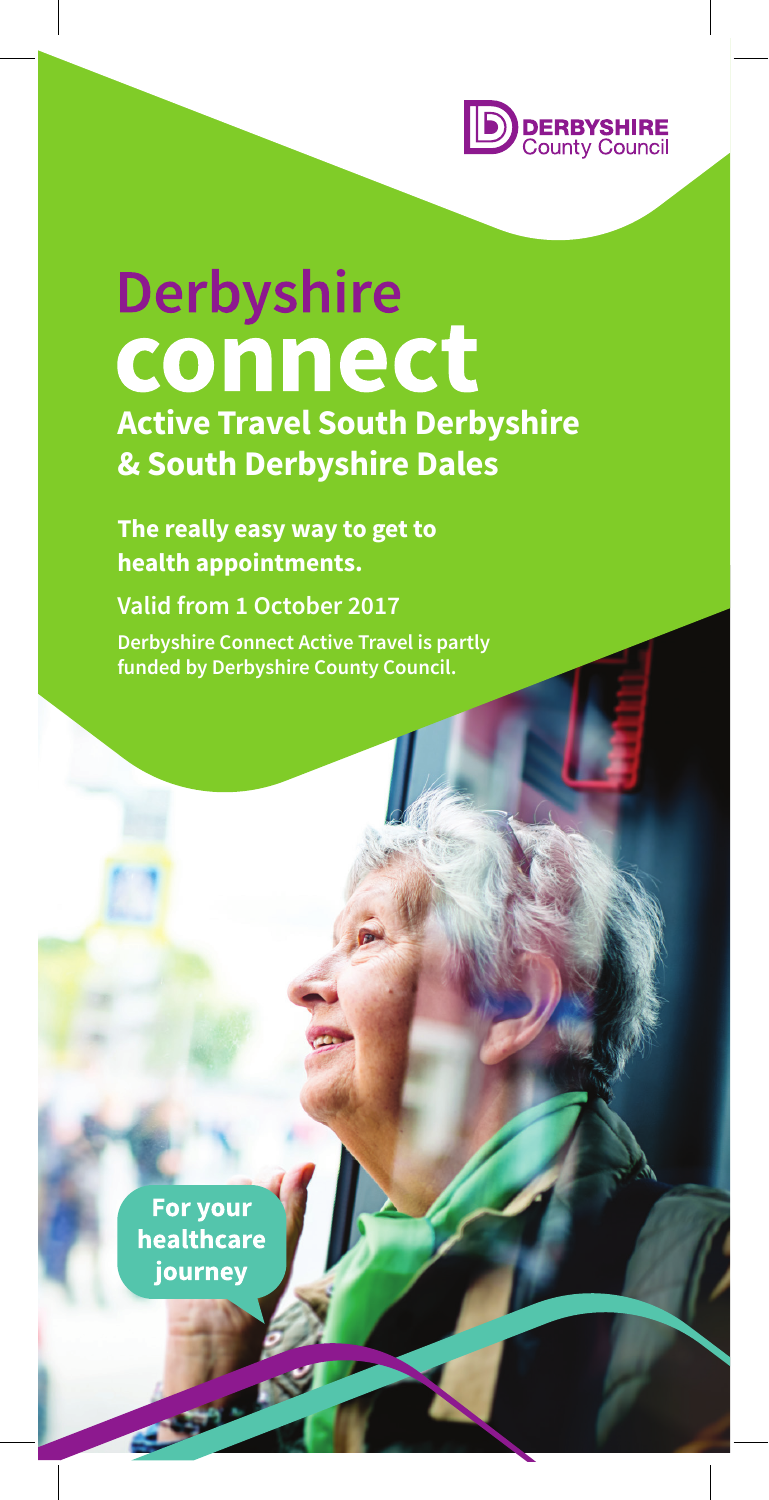Derbyshire Connect Active Travel provides door-to-door transport to health appointments for people unable to use conventional buses because of their age, a disability or because they live in areas where bus services are limited.

#### **You can use Derbyshire Connect Active Travel to get to:**

- Hospital
- Dentists
- Opticians
- Any other healthcare-
- GP surgeries • Health centres
- Chemists
- related organisations
- Clinics
- Physiotherapists
- **Frequently Asked Questions**

## **What is Derbyshire Connect Active Travel?**

This is a new service, partly funded by Derbyshire County Council, and run on our behalf jointly by Voluntary and Community Services Peaks and Dales and South Derbyshire Council for Voluntary Services. It is for journeys to any type of healthcare-related appointment.

### **Who is the service for?**

Derbyshire Connect Active Travel is for people who are unable to use conventional public transport to get to healthcare appointments because of age, mobility difficulties or other disabilities or they live in areas where bus services are limited.

#### **Which area do you cover?**

Derbyshire Connect Active Travel South Derbyshire and South Derbyshire Dales provides journeys for people living in the towns of Ashbourne, Melbourne, Swadlincote and Wirksworth and all the surrounding villages within both district council areas.

#### **When does this service run?**

Derbyshire Connect journeys will generally operate from 9am to 5pm, Monday to Friday. The service may also be available outside these times. Journeys must be booked in advance and you are advised to give as much notice as possible.

#### **How much will it cost?**

Charges vary depending on how far you travel. Anyone accompanying a passenger travels free. You will be advised of the fare when you book.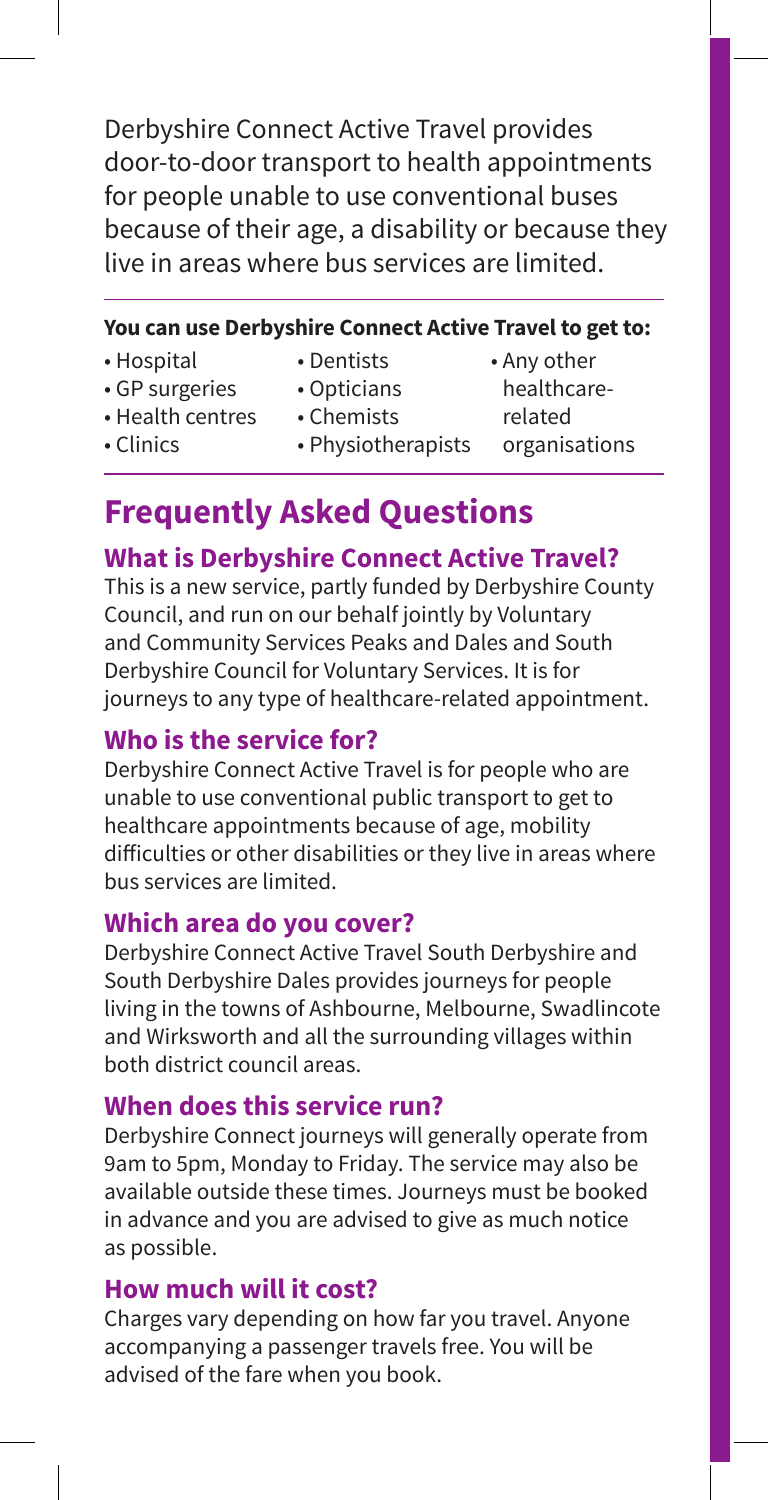# **Areas Served by Derbyshire Connect Active Travel South Derbyshire and South Derbyshire Dales**

If you live in any towns or villages within the boundaries of the South Derbyshire and South Derbyshire Dales areas, as shown on this map, you can use this Derbyshire Connect Active Travel service. Call the booking line to check if you qualify to travel.